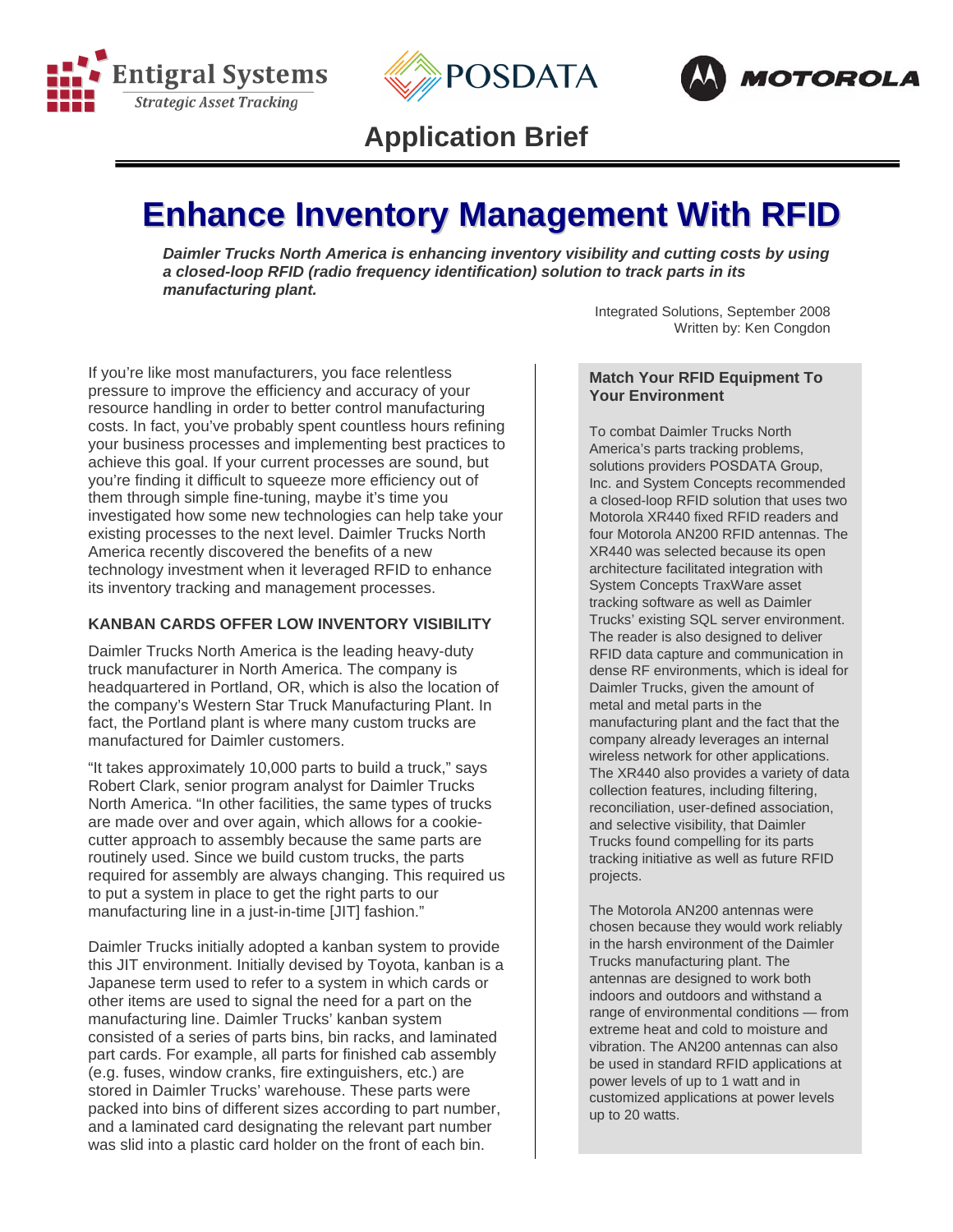Each laminated card also contained a specific address code that designated exactly where on the line the product bin was needed. The parts bins were delivered (via parts cart, trolley, or tugger) to the appropriate racks on the assembly line. When all the parts in the bin had been used for assembly, shop floor personnel would place the empty bin on top of the rack as a signal to a warehouse parts picker that the bin needed to be refilled. At the same time, the parts cards were collected from the empty bins, placed into stacks, and returned to the warehouse pickers, so they could begin pulling the needed products all over again.

Elements of Daimler Trucks' kanban system were extremely beneficial to the company. For instance, using bins and racks to transport products from the warehouse to the line and empty bins to signal the need for certain products all met Daimler Trucks' JIT requirements. However, the system also had several weaknesses. For example, the laminated cards used to identify part numbers and locations on the line constantly needed to be replaced. Many of these cards would get lost or misplaced in transit between the shop floor and the warehouse. Furthermore, in an effort to optimize assembly, shop floor supervisors and team leaders would continuously change the location on the line where certain parts would be installed. This required new cards to be printed that would associate a part number with its new address location on the line.

"Sometimes, we changed the location of more than 200 bins at once, and we'd have to create new cards for all of them," says Ross Langlois, industrial engineering supervisor for Daimler Trucks. "Recreating cards and tracking down lost cards hindered our productivity."

Not only was the kanban card system laborintensive and inefficient, but it also provided Daimler Trucks with little to no visibility into its current inventory levels. "With the card system, all we knew was how many of each product could fit into a bin," says Clark. "We had no idea how many total bins we had or what products and how many of each were on the shop floor as opposed to in the warehouse. Getting insight into our total inventory with this system would have constantly required a physical inventory count, which would be an enormous task considering the number of parts in our warehouse. Without constant, accurate inventory information, we would sometimes over-order products from suppliers to ensure we had enough to meet demand."

#### **RFID PROVIDES INVENTORY INSIGHT WITHOUT ADDED LABOR**

Daimler Trucks initially turned to bar code technology in February 2007 as a way to improve on its kanban system. The company placed bar code labels containing product information on each bin, rack, and warehouse shelf, and scanned each at different phases in the process. For example, when products were pulled from the warehouse and placed into a bin, the picker scanned the appropriate warehouse shelf label as well as the corresponding bin label. This act recorded the number of products leaving the warehouse for the shop floor. Pickers also scanned the racks and empty bins when they picked them up from the shop floor. This technology provided Daimler Trucks with the inventory database it desired, but making multiple bar code scans throughout the day to record this information was time-consuming.

"With bar code technology, we finally had real-time insight into our total inventory, as well as when and where products were moving," says Clark. "However, we lacked the efficiency and speed of just grabbing the parts and moving them to the shop floor. Our process was impeded because we needed to make two bar code scans at every step. Plus, we needed to make sure we had enough bar code scanners and replacement batteries to cover two shifts, which was difficult to manage."

Just three months into using the bar code system, Daimler Trucks began investigating alternative solutions. It contacted its wireless solutions provider, POSDATA, and RFID systems integrator System Concepts for guidance. The two companies worked together to conduct a thorough survey of Daimler Trucks' existing business processes and environment. Following the survey, POSDATA and System Concepts determined that a closed-loop RFID system would be an ideal way to solve Daimler Trucks' parts tracking problems. 'Closed-loop' is a term used to refer to an RFID control system in which the tracked objects never leave the company or organization.

For Daimler Trucks' system, passive, 4-by-6-inch KSW Microtec RFID smart labels are applied to each parts bin. These labels are printed on a Zebra R110Xi Thermal Transfer Printer and are encoded with the EPC Tag Data Standard's Global Returnable Asset Identifier (GRAI) format, are reusable, and each is associated with the part number of the product the bin contains. One Motorola XR400 series RFID reader equipped with two Motorola AN200 series antennas (see sidebar on page 12) is placed at each of two 'choke point' or 'portal' locations identified by the survey. These choke points are natural entrances and exits that the bins would pass through from the warehouse to the shop floor. One choke point is designated as the 'in-portal' and the other as the 'out-portal.'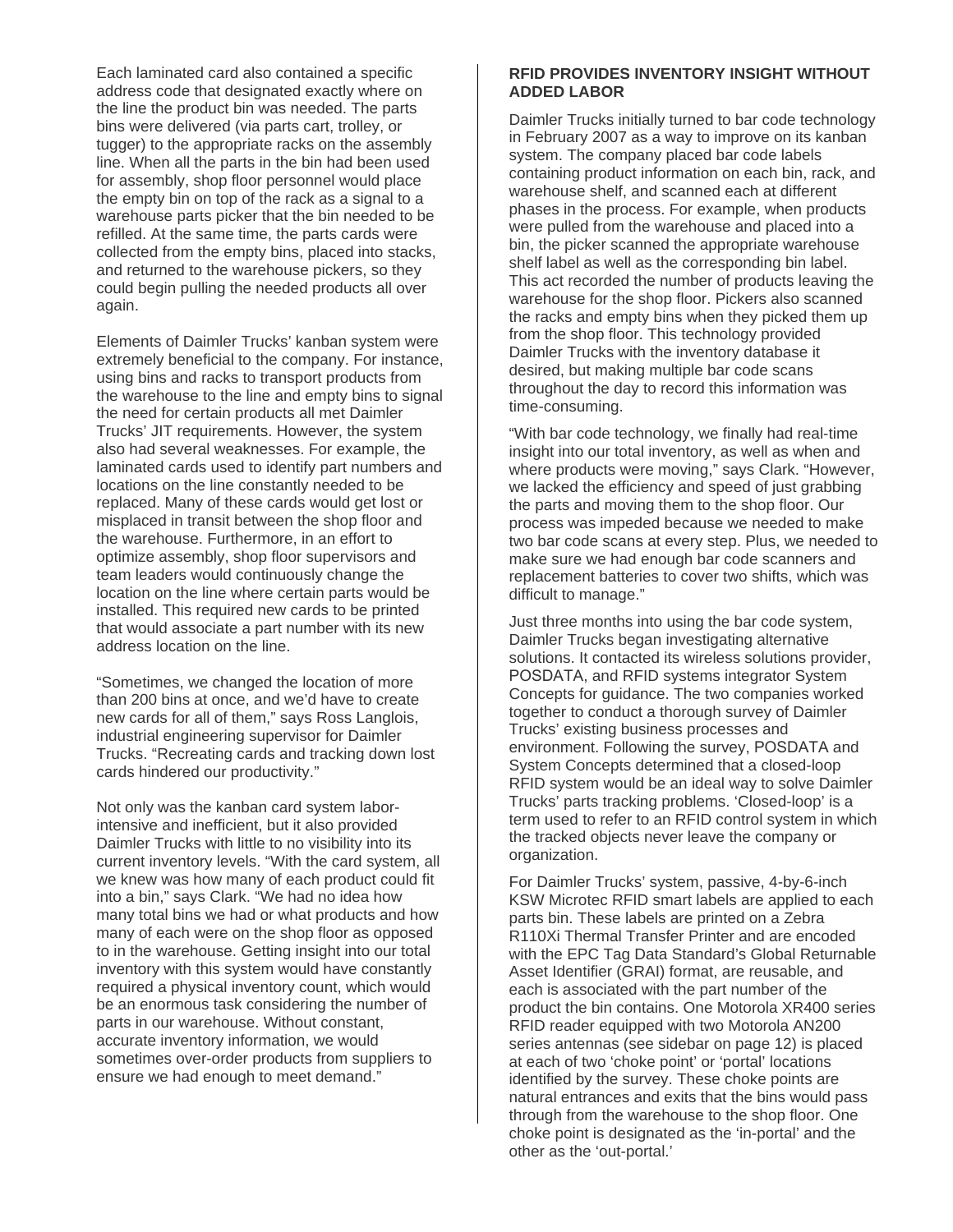## **ANALYZE AND TEST TO OPTIMIZE RFID TAG READ RATES**

While this closed-loop RFID system seemed promising, questions arose regarding the read-rate accuracy of the tags during the design and testing phases of the project. "Given that our building is a metal structure and we're dealing with metal parts, our partners didn't guarantee us 100% read accuracy on the tags because metal often interferes with the RFID signal," says Clark, "Well, we couldn't run the risk of having a percentage of our parts, no matter how insignificant, going unaccounted for. Therefore, we began to analyze tag placement and realized that placing two tags on each bin at 90 degrees from one another would give us 99.999% read rates. The readability of this two-tag orientation is much higher because a tag directly faces an antenna at all times as bins pass through each portal. It made much more sense for us to spend additional money on tags than it did to spend countless hours trying to recover lost inventory."

Given the harsh environment of the manufacturing plant, the durability of the RFID readers and antennas being used was also a concern. Therefore, Daimler Trucks built a metal safety cage or 'guardrail' that protects each reader from potential damage due to forklift collision, while not obstructing the RFID signal.

Once these modifications were made to the system, Daimler Trucks was ready to implement the solution in its finished cab assembly area in November 2007. "Since we focused the RFID system on one specific area of our business, established preassigned choke points, and dealt with a select number of parts, we were able to get the system up and running over a single weekend and began using it the following Monday," says Langlois

#### **PARTS TRACKING VIA RFID PROVIDES REAL-TIME IMPACT**

With Daimler Trucks' new RFID solution, parts in the warehouse are repacked into bins labeled with two passive RFID smart labels. Each RFID label is associated or 'joined' to the specific part contained in the bin through a bar code scan of the part number label and the RFID tag. When the bin is required on the shop floor, it is loaded onto a parts cart and passed through the out-portal where the Motorola RFID readers identify the bin and the product it contains. Each read is then registered by TraxWare asset management software by System Concepts, and the identified products are automatically deducted from the warehouse and added to the shop floor inventory database. While at the out-portal, the warehouse picker receives an address list that specifies where on the line the bin needs to be delivered.

Once delivered, parts from the bin are used in assembly. The empty bins are then placed on top of the rack as a signal to the parts picker to take it back to the warehouse for refilling. The empty bins are placed on a parts cart and passed through the inportal. When the tags are read at this choke point, the TraxWare software automatically 'disjoins' the RFID tags on the bin from the part formerly associated with it. This frees up the bin to be associated with new and different parts given the custom assembly needs of the plant.

Daimler Trucks' RFID solution provides the company with several benefits. For example, since warehouse pickers and shop floor employees no longer have to worry about printing paper cards or scanning multiple bar codes throughout the day, productivity has greatly improved. In fact, Daimler Trucks estimates that its RFID solution is saving the company \$28,000 in labor costs annually for each of its two shifts.

However, the most important benefit of the solution is the real-time inventory level information it provides. This insight enables the company to execute its JIT parts fulfillment with the utmost efficiency. "Our RFID solution gives us a comprehensive view of our existing inventory," says Clark. "We not only know how much inventory of each product we have, but we also know exactly where the parts are in our facility. This knowledge enables us to reduce our inventory levels. When you reduce your inventory levels in a manufacturing facility, you free up cash. In other words, you're not paying more money than you have to by storing excess inventory."

Finally, Daimler Trucks' RFID solution has exposed the plant (and the company) to the real business benefits of RFID. The company is currently investigating ways it can leverage RFID in its production line to track the progress of truck assembly progression and help the organization balance its line more effectively.

While its kanban system provided Daimler Trucks with the foundation for success, it was the infusion of RFID technology that helped the company realize new levels of efficiency. What existing processes could you perfect with a similar technology solution?